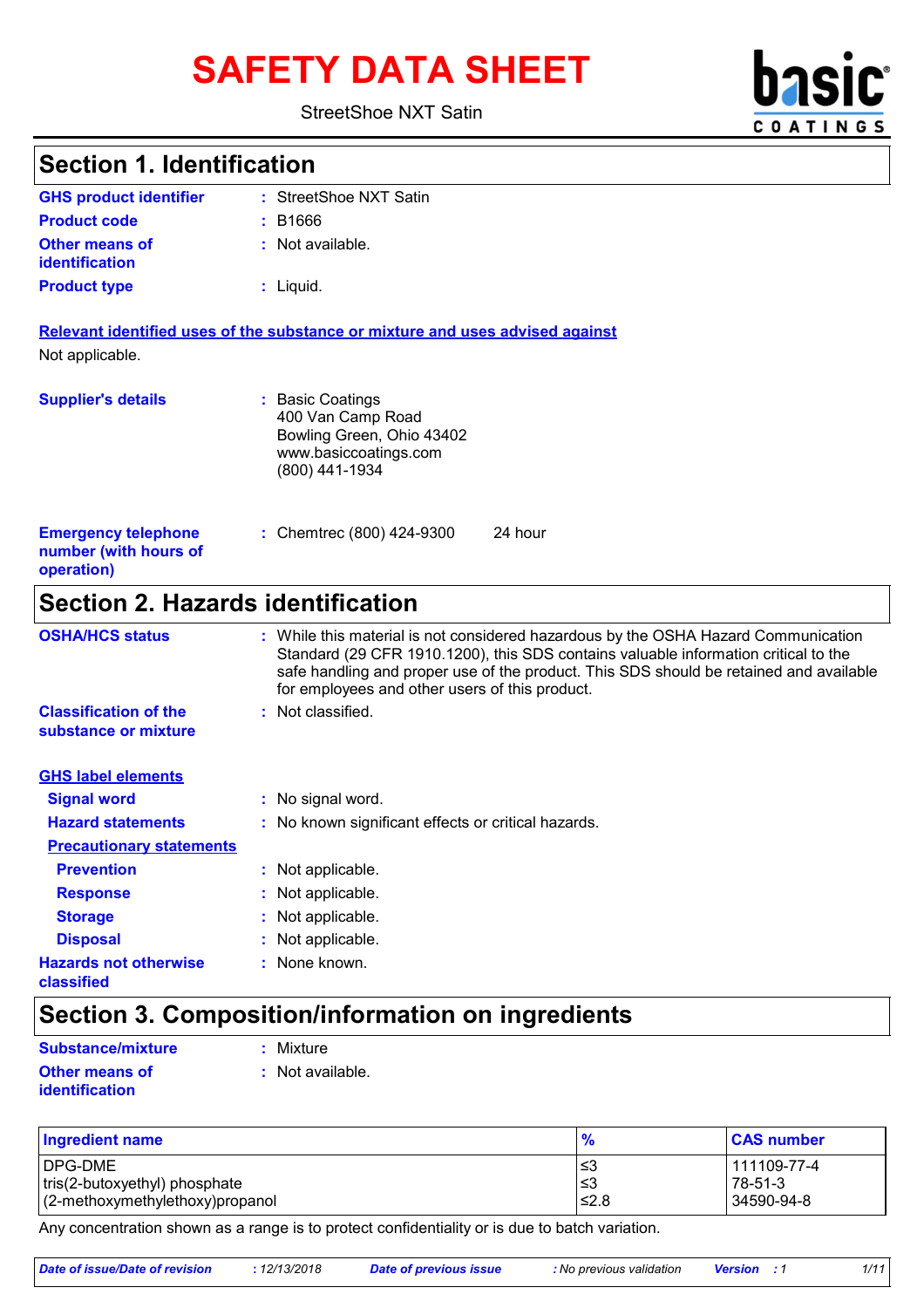# **Section 3. Composition/information on ingredients**

**There are no additional ingredients present which, within the current knowledge of the supplier and in the concentrations applicable, are classified as hazardous to health or the environment and hence require reporting in this section.**

**Occupational exposure limits, if available, are listed in Section 8.**

### **Section 4. First aid measures**

| <b>Description of necessary first aid measures</b> |                                                                                                                                                                                                                                                                                                                                                        |  |
|----------------------------------------------------|--------------------------------------------------------------------------------------------------------------------------------------------------------------------------------------------------------------------------------------------------------------------------------------------------------------------------------------------------------|--|
| <b>Eye contact</b>                                 | : Immediately flush eyes with plenty of water, occasionally lifting the upper and lower<br>eyelids. Check for and remove any contact lenses. Get medical attention if irritation<br>occurs.                                                                                                                                                            |  |
| <b>Inhalation</b>                                  | : Remove victim to fresh air and keep at rest in a position comfortable for breathing. Get<br>medical attention if symptoms occur.                                                                                                                                                                                                                     |  |
| <b>Skin contact</b>                                | : Flush contaminated skin with plenty of water. Remove contaminated clothing and<br>shoes. Get medical attention if symptoms occur.                                                                                                                                                                                                                    |  |
| <b>Ingestion</b>                                   | : Wash out mouth with water. Remove victim to fresh air and keep at rest in a position<br>comfortable for breathing. If material has been swallowed and the exposed person is<br>conscious, give small quantities of water to drink. Do not induce vomiting unless<br>directed to do so by medical personnel. Get medical attention if symptoms occur. |  |

#### **Most important symptoms/effects, acute and delayed**

| <b>Potential acute health effects</b> |                                                                                      |
|---------------------------------------|--------------------------------------------------------------------------------------|
| Eye contact                           | : No known significant effects or critical hazards.                                  |
| <b>Inhalation</b>                     | : No known significant effects or critical hazards.                                  |
| <b>Skin contact</b>                   | : No known significant effects or critical hazards.                                  |
| <b>Ingestion</b>                      | : No known significant effects or critical hazards.                                  |
| <b>Over-exposure signs/symptoms</b>   |                                                                                      |
| Eye contact                           | : No specific data.                                                                  |
| <b>Inhalation</b>                     | : No specific data.                                                                  |
| <b>Skin contact</b>                   | : No specific data.                                                                  |
| <b>Ingestion</b>                      | : No specific data.                                                                  |
|                                       |                                                                                      |
|                                       | Indication of immediate medical attention and special treatment needed, if necessary |

| <b>Notes to physician</b>         | : Treat symptomatically. Contact poison treatment specialist immediately if large<br>quantities have been ingested or inhaled. |
|-----------------------------------|--------------------------------------------------------------------------------------------------------------------------------|
| <b>Specific treatments</b>        | : No specific treatment.                                                                                                       |
| <b>Protection of first-aiders</b> | No action shall be taken involving any personal risk or without suitable training.                                             |

**See toxicological information (Section 11)**

### **Section 5. Fire-fighting measures**

| <b>Extinguishing media</b>                           |                                                                                                                         |
|------------------------------------------------------|-------------------------------------------------------------------------------------------------------------------------|
| <b>Suitable extinguishing</b><br>media               | : Use an extinguishing agent suitable for the surrounding fire.                                                         |
| Unsuitable extinguishing<br>media                    | $\therefore$ None known.                                                                                                |
| <b>Specific hazards arising</b><br>from the chemical | : In a fire or if heated, a pressure increase will occur and the container may burst.                                   |
| <b>Hazardous thermal</b><br>decomposition products   | : Decomposition products may include the following materials:<br>carbon dioxide<br>carbon monoxide<br>phosphorus oxides |

| Date of issue/Date of revision | 12/13/2018 | Date of previous issue | : No previous validation | <b>Version</b> | 2/11 |
|--------------------------------|------------|------------------------|--------------------------|----------------|------|
|                                |            |                        |                          |                |      |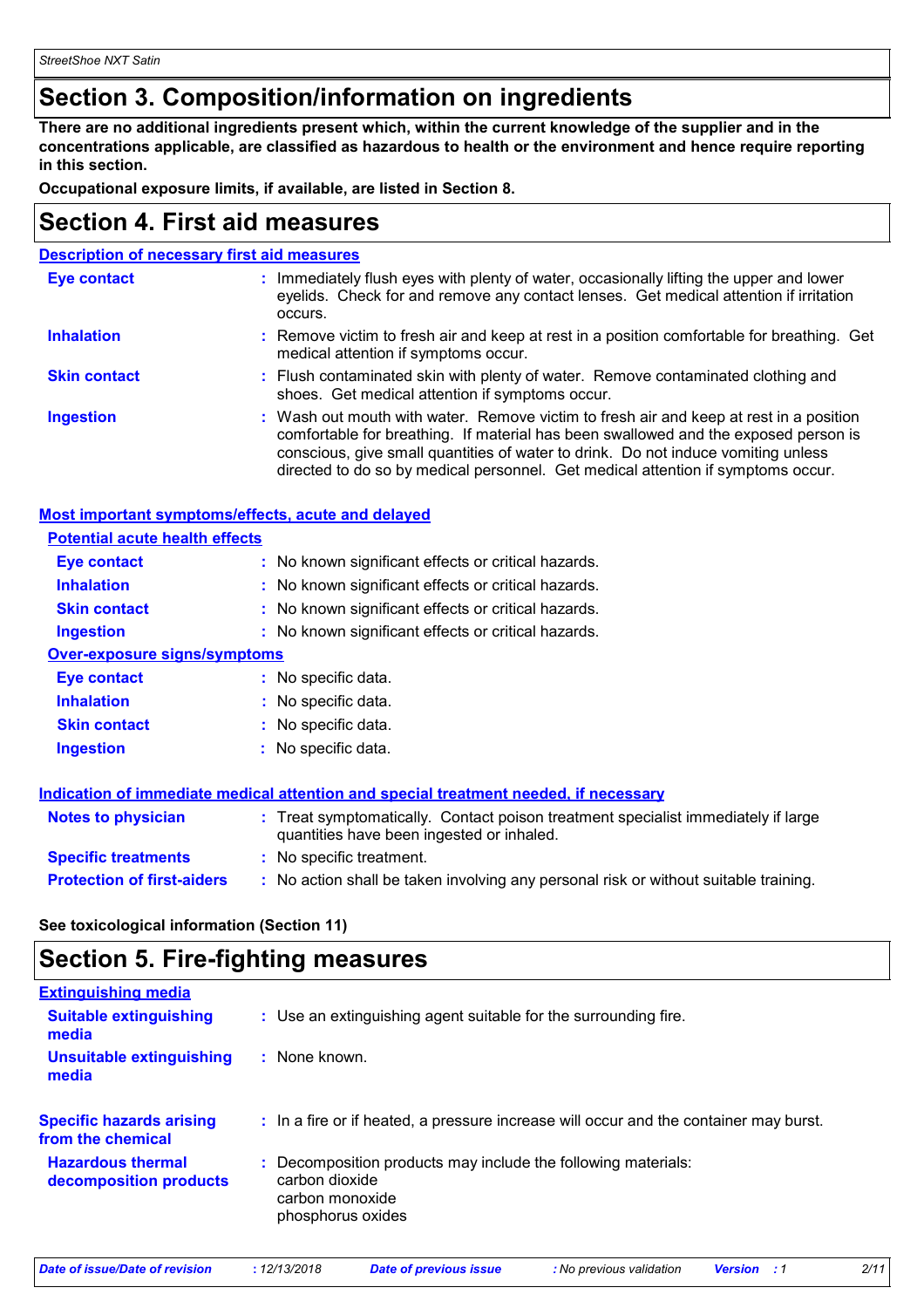# **Section 5. Fire-fighting measures**

| <b>Special protective actions</b><br>for fire-fighters   | : Promptly isolate the scene by removing all persons from the vicinity of the incident if<br>there is a fire. No action shall be taken involving any personal risk or without suitable<br>training. |
|----------------------------------------------------------|-----------------------------------------------------------------------------------------------------------------------------------------------------------------------------------------------------|
| <b>Special protective</b><br>equipment for fire-fighters | : Fire-fighters should wear appropriate protective equipment and self-contained breathing<br>apparatus (SCBA) with a full face-piece operated in positive pressure mode.                            |

# **Section 6. Accidental release measures**

|                                                              | Personal precautions, protective equipment and emergency procedures                                                                                                                                                                                                                                                                                                                                                                                                                                                                                                                        |
|--------------------------------------------------------------|--------------------------------------------------------------------------------------------------------------------------------------------------------------------------------------------------------------------------------------------------------------------------------------------------------------------------------------------------------------------------------------------------------------------------------------------------------------------------------------------------------------------------------------------------------------------------------------------|
| For non-emergency<br>personnel                               | : No action shall be taken involving any personal risk or without suitable training.<br>Evacuate surrounding areas. Keep unnecessary and unprotected personnel from<br>entering. Do not touch or walk through spilled material. Put on appropriate personal<br>protective equipment.                                                                                                                                                                                                                                                                                                       |
|                                                              | For emergency responders : If specialized clothing is required to deal with the spillage, take note of any information in<br>Section 8 on suitable and unsuitable materials. See also the information in "For non-<br>emergency personnel".                                                                                                                                                                                                                                                                                                                                                |
| <b>Environmental precautions</b>                             | : Avoid dispersal of spilled material and runoff and contact with soil, waterways, drains<br>and sewers. Inform the relevant authorities if the product has caused environmental<br>pollution (sewers, waterways, soil or air).                                                                                                                                                                                                                                                                                                                                                            |
| <b>Methods and materials for containment and cleaning up</b> |                                                                                                                                                                                                                                                                                                                                                                                                                                                                                                                                                                                            |
| <b>Small spill</b>                                           | : Stop leak if without risk. Move containers from spill area. Dilute with water and mop up<br>if water-soluble. Alternatively, or if water-insoluble, absorb with an inert dry material and<br>place in an appropriate waste disposal container. Dispose of via a licensed waste<br>disposal contractor.                                                                                                                                                                                                                                                                                   |
| <b>Large spill</b>                                           | : Stop leak if without risk. Move containers from spill area. Prevent entry into sewers,<br>water courses, basements or confined areas. Wash spillages into an effluent treatment<br>plant or proceed as follows. Contain and collect spillage with non-combustible,<br>absorbent material e.g. sand, earth, vermiculite or diatomaceous earth and place in<br>container for disposal according to local regulations (see Section 13). Dispose of via a<br>licensed waste disposal contractor. Note: see Section 1 for emergency contact<br>information and Section 13 for waste disposal. |

# **Section 7. Handling and storage**

#### **Precautions for safe handling**

| <b>Protective measures</b><br><b>Advice on general</b><br>occupational hygiene   | ÷. | : Put on appropriate personal protective equipment (see Section 8).<br>Eating, drinking and smoking should be prohibited in areas where this material is<br>handled, stored and processed. Workers should wash hands and face before eating,<br>drinking and smoking. Remove contaminated clothing and protective equipment before<br>entering eating areas. See also Section 8 for additional information on hygiene<br>measures.                                                                                                                                               |
|----------------------------------------------------------------------------------|----|----------------------------------------------------------------------------------------------------------------------------------------------------------------------------------------------------------------------------------------------------------------------------------------------------------------------------------------------------------------------------------------------------------------------------------------------------------------------------------------------------------------------------------------------------------------------------------|
| <b>Conditions for safe storage,</b><br>including any<br><b>incompatibilities</b> | п. | Store in accordance with local regulations. Store in original container protected from<br>direct sunlight in a dry, cool and well-ventilated area, away from incompatible materials<br>(see Section 10) and food and drink. Keep container tightly closed and sealed until<br>ready for use. Containers that have been opened must be carefully resealed and kept<br>upright to prevent leakage. Do not store in unlabeled containers. Use appropriate<br>containment to avoid environmental contamination. See Section 10 for incompatible<br>materials before handling or use. |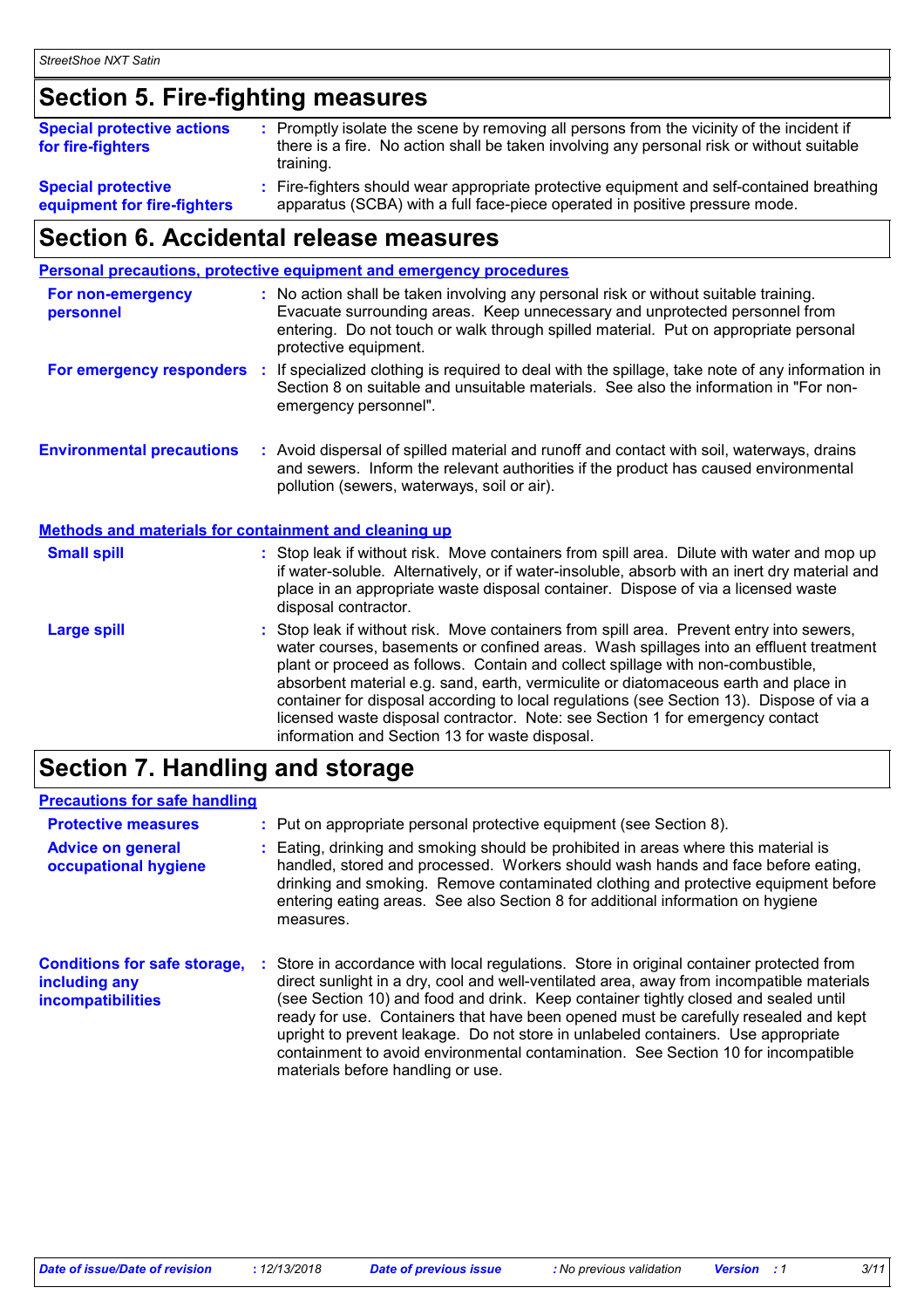# **Section 8. Exposure controls/personal protection**

#### **Control parameters**

#### **Occupational exposure limits**

| <b>Ingredient name</b>          | <b>Exposure limits</b>                  |
|---------------------------------|-----------------------------------------|
| DPG-DME                         | None.                                   |
| tris(2-butoxyethyl) phosphate   | None.                                   |
| (2-methoxymethylethoxy)propanol | ACGIH TLV (United States, 3/2017).      |
|                                 | Absorbed through skin.                  |
|                                 | TWA: 100 ppm 8 hours.                   |
|                                 | TWA: 606 mg/m <sup>3</sup> 8 hours.     |
|                                 | STEL: 150 ppm 15 minutes.               |
|                                 | STEL: 909 mg/m <sup>3</sup> 15 minutes. |
|                                 | OSHA PEL 1989 (United States, 3/1989).  |
|                                 | Absorbed through skin.                  |
|                                 | TWA: 100 ppm 8 hours.                   |
|                                 | TWA: 600 mg/m <sup>3</sup> 8 hours.     |
|                                 | STEL: 150 ppm 15 minutes.               |
|                                 | STEL: 900 mg/m <sup>3</sup> 15 minutes. |
|                                 | NIOSH REL (United States, 10/2016).     |
|                                 | Absorbed through skin.                  |
|                                 | TWA: 100 ppm 10 hours.                  |
|                                 | TWA: 600 mg/m <sup>3</sup> 10 hours.    |
|                                 | STEL: 150 ppm 15 minutes.               |
|                                 | STEL: 900 mg/m <sup>3</sup> 15 minutes. |
|                                 | OSHA PEL (United States, 6/2016).       |
|                                 | Absorbed through skin.                  |
|                                 | TWA: 100 ppm 8 hours.                   |
|                                 | TWA: $600 \text{ mg/m}^3$ 8 hours.      |
|                                 |                                         |

| <b>Appropriate engineering</b><br><b>controls</b> | Good general ventilation should be sufficient to control worker exposure to airborne<br>contaminants.                                                                                                                                                                                                                                                                                             |
|---------------------------------------------------|---------------------------------------------------------------------------------------------------------------------------------------------------------------------------------------------------------------------------------------------------------------------------------------------------------------------------------------------------------------------------------------------------|
| <b>Environmental exposure</b><br><b>controls</b>  | : Emissions from ventilation or work process equipment should be checked to ensure<br>they comply with the requirements of environmental protection legislation. In some<br>cases, fume scrubbers, filters or engineering modifications to the process equipment<br>will be necessary to reduce emissions to acceptable levels.                                                                   |
| <b>Individual protection measures</b>             |                                                                                                                                                                                                                                                                                                                                                                                                   |
| <b>Hygiene measures</b>                           | : Wash hands, forearms and face thoroughly after handling chemical products, before<br>eating, smoking and using the lavatory and at the end of the working period.<br>Appropriate techniques should be used to remove potentially contaminated clothing.<br>Wash contaminated clothing before reusing. Ensure that eyewash stations and safety<br>showers are close to the workstation location. |
| <b>Eye/face protection</b>                        | Safety eyewear complying with an approved standard should be used when a risk<br>assessment indicates this is necessary to avoid exposure to liquid splashes, mists,<br>gases or dusts. If contact is possible, the following protection should be worn, unless<br>the assessment indicates a higher degree of protection: safety glasses with side-<br>shields.                                  |
| <b>Skin protection</b>                            |                                                                                                                                                                                                                                                                                                                                                                                                   |
| <b>Hand protection</b>                            | : Chemical-resistant, impervious gloves complying with an approved standard should be<br>worn at all times when handling chemical products if a risk assessment indicates this is<br>necessary.                                                                                                                                                                                                   |
| <b>Body protection</b>                            | : Personal protective equipment for the body should be selected based on the task being<br>performed and the risks involved and should be approved by a specialist before<br>handling this product.                                                                                                                                                                                               |
| <b>Other skin protection</b>                      | : Appropriate footwear and any additional skin protection measures should be selected<br>based on the task being performed and the risks involved and should be approved by a<br>specialist before handling this product.                                                                                                                                                                         |

*Date of issue/Date of revision* **:** *12/13/2018 Date of previous issue : No previous validation Version : 1 4/11*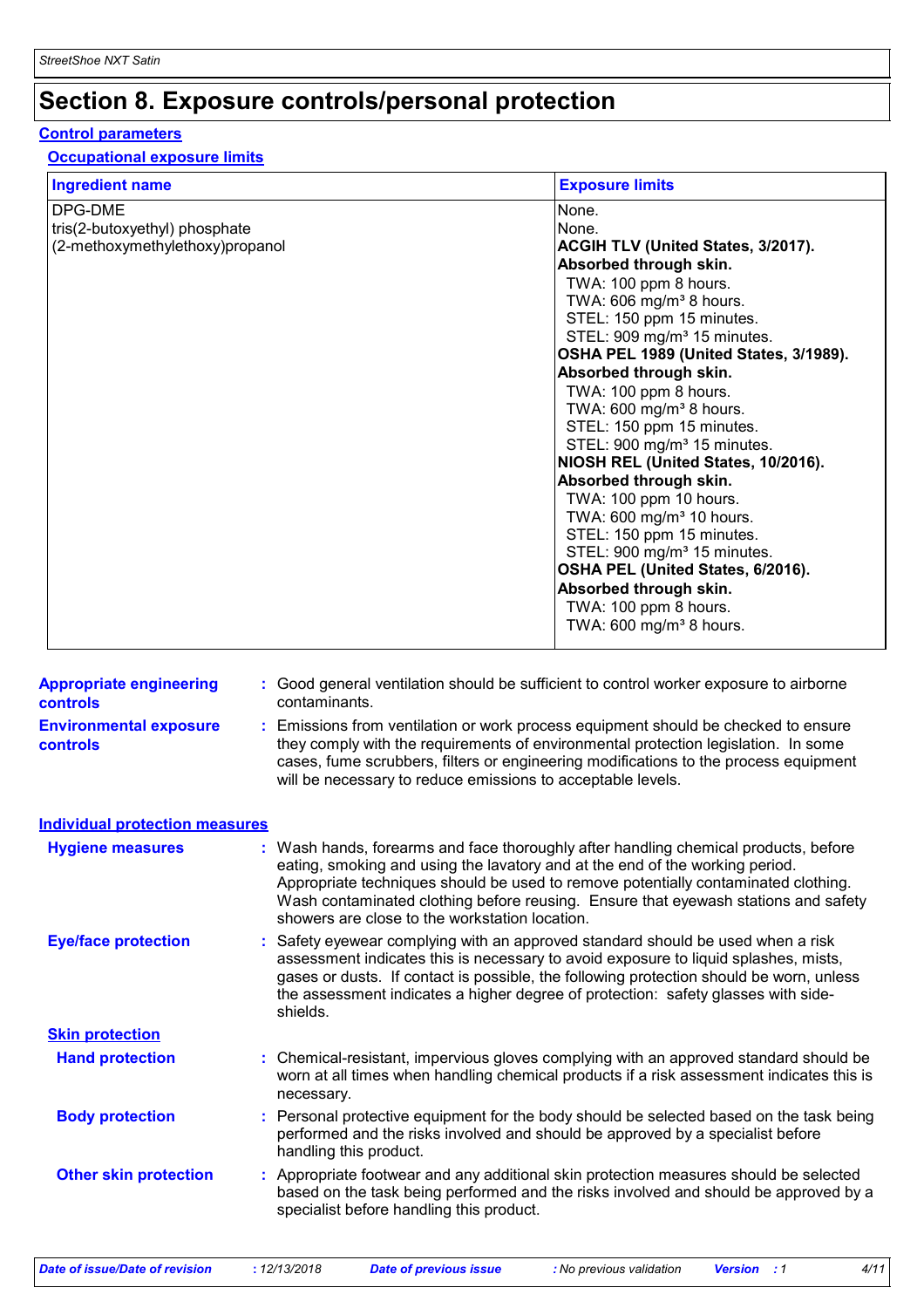### **Section 8. Exposure controls/personal protection**

#### **Respiratory protection :**

Based on the hazard and potential for exposure, select a respirator that meets the appropriate standard or certification. Respirators must be used according to a respiratory protection program to ensure proper fitting, training, and other important aspects of use.

# **Section 9. Physical and chemical properties**

| <b>Appearance</b>                                 |                                                   |
|---------------------------------------------------|---------------------------------------------------|
| <b>Physical state</b>                             | $:$ Liquid.                                       |
| <b>Color</b>                                      | : White. Opaque.                                  |
| Odor                                              | Characteristic.                                   |
| <b>Odor threshold</b>                             | $:$ Not available.                                |
| рH                                                | $: 8 \text{ to } 9.5$                             |
| <b>Melting point</b>                              | Not available.                                    |
| <b>Boiling point</b>                              | $:$ Not available.                                |
| <b>Flash point</b>                                | Closed cup: $>150^{\circ}$ C ( $>302^{\circ}$ F)  |
| <b>Evaporation rate</b>                           | Not available.                                    |
| <b>Flammability (solid, gas)</b>                  | $:$ Not available.                                |
| Lower and upper explosive<br>(flammable) limits   | $:$ Not available.                                |
| <b>Vapor pressure</b>                             | Not available.                                    |
| <b>Vapor density</b>                              | Not available.                                    |
| <b>Relative density</b>                           | 1.04374                                           |
| <b>Solubility</b>                                 | : Soluble in the following materials: cold water. |
| <b>Solubility in water</b>                        | : Not available.                                  |
| <b>Partition coefficient: n-</b><br>octanol/water | : Not available.                                  |
| <b>Auto-ignition temperature</b>                  | $:$ Not available.                                |
| <b>Decomposition temperature</b>                  | : Not available.                                  |
| <b>Viscosity</b>                                  | Not available.                                    |
| Flow time (ISO 2431)                              | $:$ Not available.                                |

# **Section 10. Stability and reactivity**

| <b>Reactivity</b>                                   | : No specific test data related to reactivity available for this product or its ingredients.              |
|-----------------------------------------------------|-----------------------------------------------------------------------------------------------------------|
| <b>Chemical stability</b>                           | : The product is stable.                                                                                  |
| <b>Possibility of hazardous</b><br><b>reactions</b> | : Under normal conditions of storage and use, hazardous reactions will not occur.                         |
| <b>Conditions to avoid</b>                          | : No specific data.                                                                                       |
| <b>Incompatible materials</b>                       | : No specific data.                                                                                       |
| <b>Hazardous decomposition</b><br>products          | : Under normal conditions of storage and use, hazardous decomposition products should<br>not be produced. |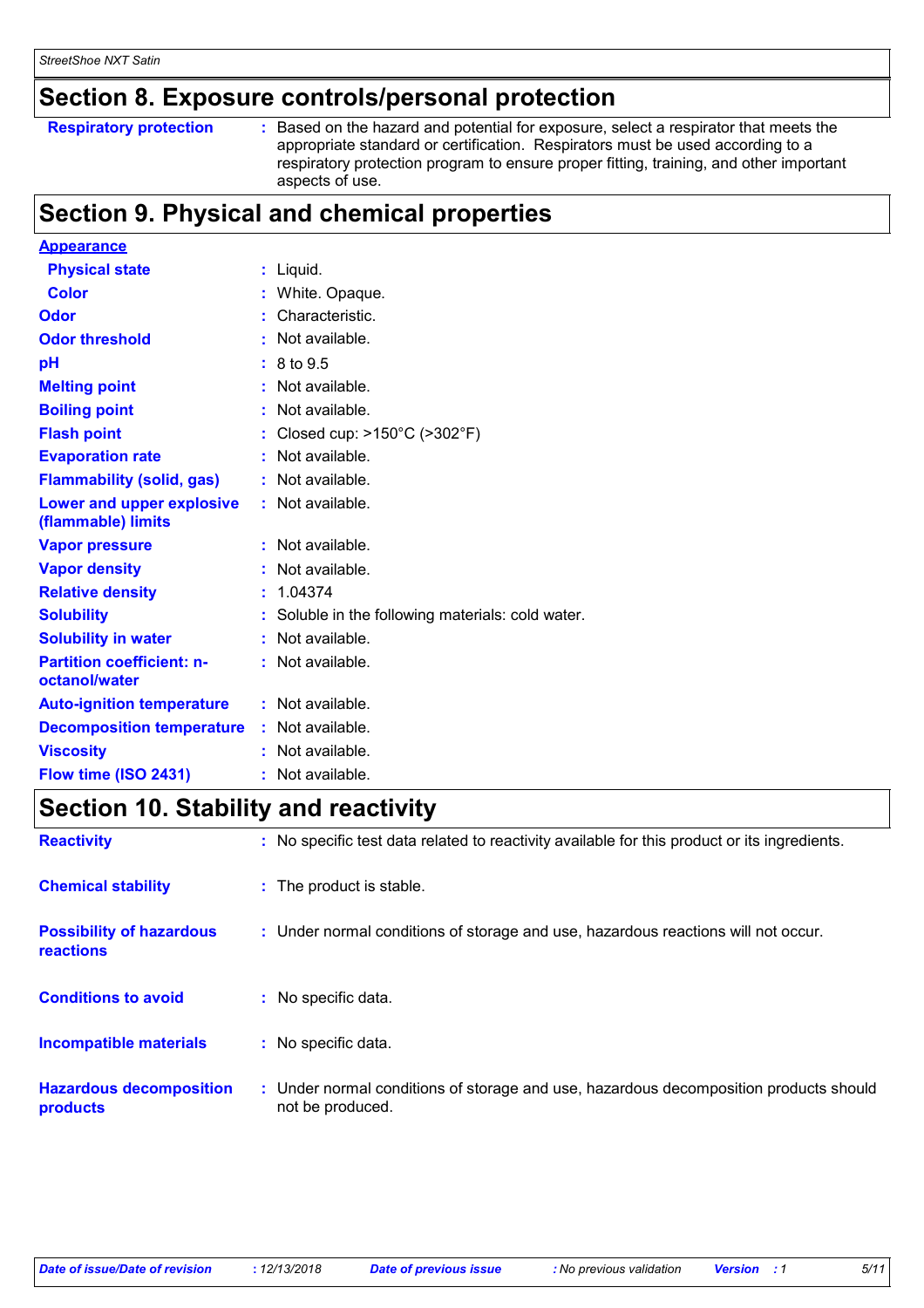# **Section 11. Toxicological information**

#### **Information on toxicological effects**

| <b>Acute toxicity</b>                     |               |                |             |                 |
|-------------------------------------------|---------------|----------------|-------------|-----------------|
| <b>Product/ingredient name</b>            | <b>Result</b> | <b>Species</b> | <b>Dose</b> | <b>Exposure</b> |
| tris(2-butoxyethyl) phosphate   LD50 Oral |               | Rat            | 3 g/kg      |                 |

| <b>Irritation/Corrosion</b>         |                      |                |              |                            |                          |
|-------------------------------------|----------------------|----------------|--------------|----------------------------|--------------------------|
| <b>Product/ingredient name</b>      | <b>Result</b>        | <b>Species</b> | <b>Score</b> | <b>Exposure</b>            | <b>Observation</b>       |
| tris(2-butoxyethyl) phosphate       | Eyes - Mild irritant | Rabbit         |              | 24 hours 500<br>milligrams |                          |
|                                     | Skin - Mild irritant | Rabbit         |              | 24 hours 500<br>milligrams | $\overline{\phantom{a}}$ |
| (2-methoxymethylethoxy)<br>propanol | Eyes - Mild irritant | Human          |              | 8 milligrams               | $\overline{\phantom{a}}$ |
|                                     | Eyes - Mild irritant | Rabbit         |              | 24 hours 500<br>milligrams |                          |
|                                     | Skin - Mild irritant | Rabbit         |              | 500<br>milligrams          |                          |

#### **Sensitization**

Not available.

#### **Mutagenicity**

Not available.

#### **Carcinogenicity**

Not available.

#### **Reproductive toxicity**

Not available.

#### **Teratogenicity**

Not available.

#### **Specific target organ toxicity (single exposure)**

| <b>Name</b>                   | <b>Category</b> | <b>Route of</b><br><b>exposure</b> | <b>Target organs</b>             |
|-------------------------------|-----------------|------------------------------------|----------------------------------|
| <b>IDPG-DME</b>               | Category 3      | Not applicable.                    | Respiratory tract<br>lirritation |
| tris(2-butoxyethyl) phosphate | Category 3      | Not applicable.                    | Respiratory tract<br>lirritation |

#### **Specific target organ toxicity (repeated exposure)**

Not available.

#### **Aspiration hazard**

Not available.

| <b>Information on the likely</b><br>routes of exposure | : Routes of entry anticipated: Oral, Dermal.<br>Routes of entry not anticipated: Inhalation. |
|--------------------------------------------------------|----------------------------------------------------------------------------------------------|
| <b>Potential acute health effects</b>                  |                                                                                              |
| <b>Eye contact</b>                                     | : No known significant effects or critical hazards.                                          |
| <b>Inhalation</b>                                      | : No known significant effects or critical hazards.                                          |
| <b>Skin contact</b>                                    | : No known significant effects or critical hazards.                                          |
| <b>Ingestion</b>                                       | : No known significant effects or critical hazards.                                          |

#### **Symptoms related to the physical, chemical and toxicological characteristics**

| <b>Eve contact</b>             | : No specific data. |                        |                          |                    |      |
|--------------------------------|---------------------|------------------------|--------------------------|--------------------|------|
| Date of issue/Date of revision | : 12/13/2018        | Date of previous issue | : No previous validation | <b>Version</b> : 1 | 6/11 |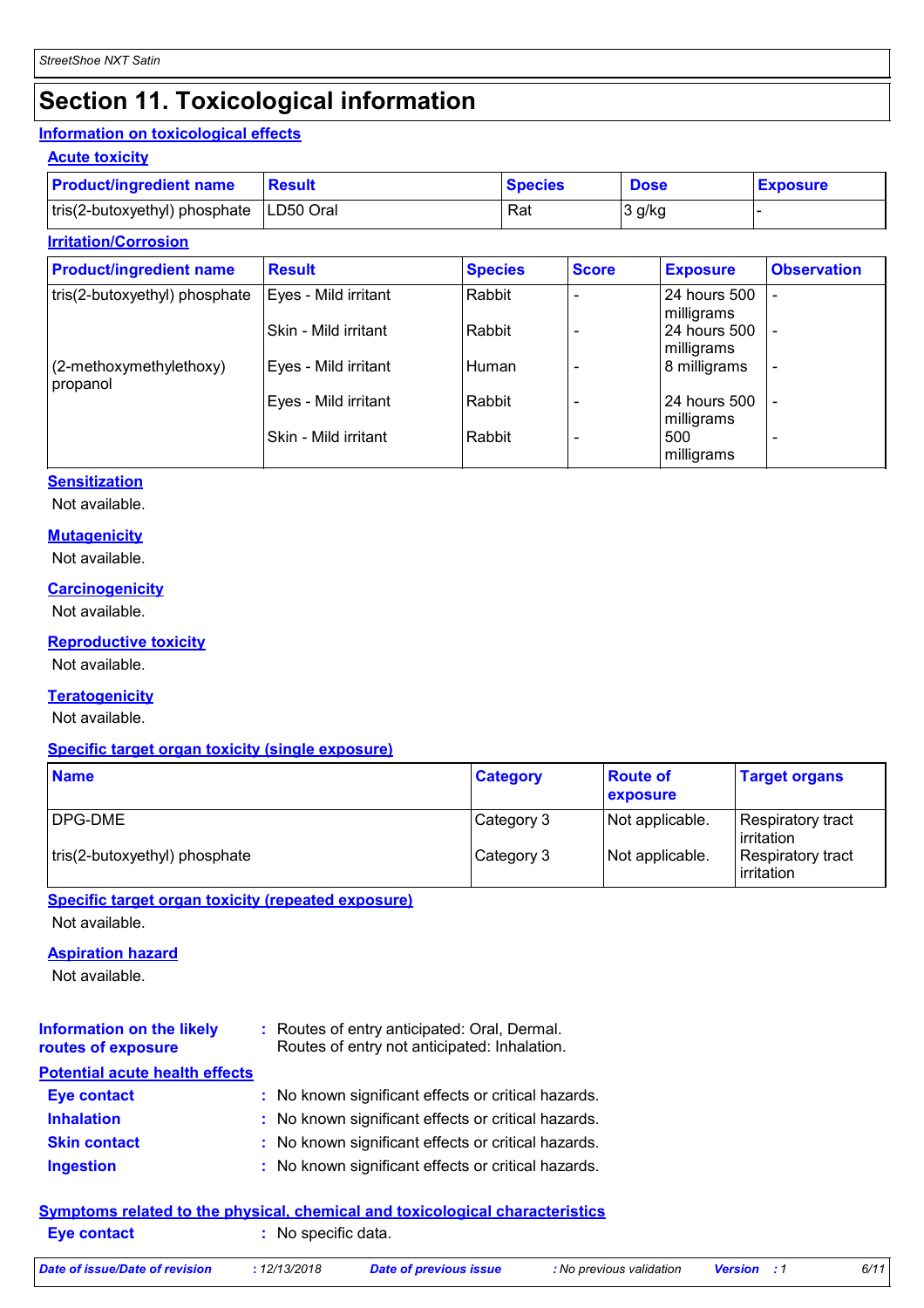# **Section 11. Toxicological information**

| <b>Inhalation</b>                                 | : No specific data.                                                                      |  |
|---------------------------------------------------|------------------------------------------------------------------------------------------|--|
| <b>Skin contact</b>                               | : No specific data.                                                                      |  |
| <b>Ingestion</b>                                  | : No specific data.                                                                      |  |
|                                                   |                                                                                          |  |
|                                                   | Delayed and immediate effects and also chronic effects from short and long term exposure |  |
| <b>Short term exposure</b>                        |                                                                                          |  |
| <b>Potential immediate</b><br>effects             | : Not available.                                                                         |  |
| <b>Potential delayed effects</b>                  | : Not available.                                                                         |  |
| Long term exposure                                |                                                                                          |  |
| <b>Potential immediate</b><br>effects             | : Not available.                                                                         |  |
| <b>Potential delayed effects : Not available.</b> |                                                                                          |  |
| <b>Potential chronic health effects</b>           |                                                                                          |  |
| Not available.                                    |                                                                                          |  |
| <b>General</b>                                    | : No known significant effects or critical hazards.                                      |  |
| <b>Carcinogenicity</b>                            | : No known significant effects or critical hazards.                                      |  |
| <b>Mutagenicity</b>                               | : No known significant effects or critical hazards.                                      |  |
| <b>Teratogenicity</b>                             | : No known significant effects or critical hazards.                                      |  |
| <b>Developmental effects</b>                      | : No known significant effects or critical hazards.                                      |  |
| <b>Fertility effects</b>                          | : No known significant effects or critical hazards.                                      |  |
|                                                   |                                                                                          |  |

#### **Numerical measures of toxicity**

#### **Acute toxicity estimates**

| <b>Route</b> | <b>ATE</b> value |
|--------------|------------------|
| Oral         | 26813.5 mg/kg    |
| Dermal       | 58989.7 mg/kg    |

# **Section 12. Ecological information**

#### **Toxicity**

| <b>Product/ingredient name</b> | <b>Result</b>                     | <b>Species</b>                    | <b>Exposure</b> |
|--------------------------------|-----------------------------------|-----------------------------------|-----------------|
| tris(2-butoxyethyl) phosphate  | Acute LC50 11200 µg/l Fresh water | <b>Fish - Pimephales promelas</b> | 96 hours        |

#### **Persistence and degradability**

Not available.

#### **Bioaccumulative potential**

| <b>Product/ingredient name</b>                                           | $\mathsf{LogP}_\mathsf{ow}$ | <b>BCF</b> | <b>Potential</b> |
|--------------------------------------------------------------------------|-----------------------------|------------|------------------|
| tris(2-butoxyethyl) phosphate<br>$(2-methoxymethylethoxy)$<br>  propanol | $-3.75$<br>0.004            | 5.8        | low<br>l low     |

#### **Mobility in soil**

**Soil/water partition coefficient (KOC)**

**:** Not available.

**Other adverse effects** : No known significant effects or critical hazards.

| Date of issue/Date of revision | 12/13/2018 | Date of previous issue | : No previous validation | <b>Version</b> | 7/11 |
|--------------------------------|------------|------------------------|--------------------------|----------------|------|
|                                |            |                        |                          |                |      |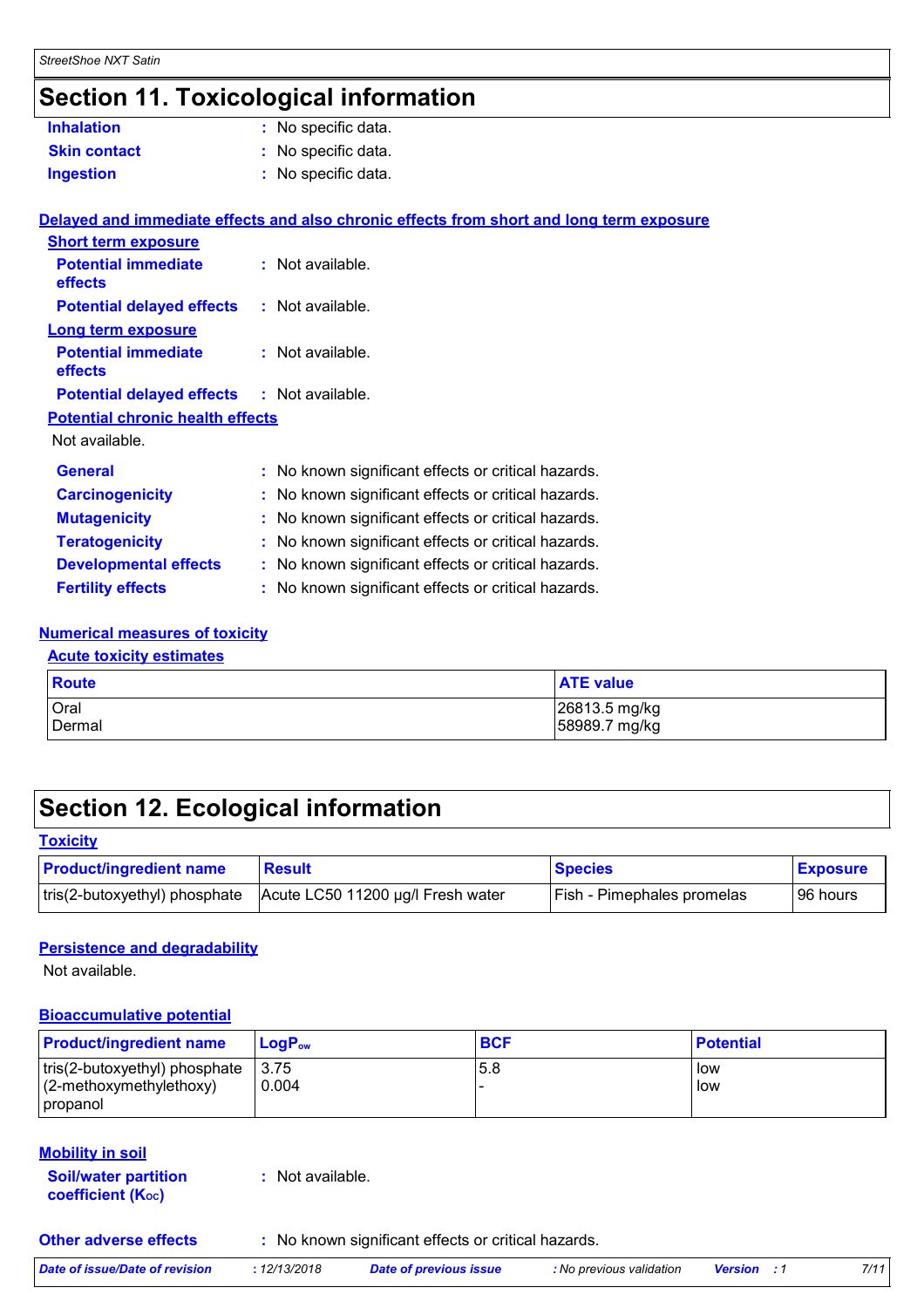# **Section 13. Disposal considerations**

**Disposal methods :**

The generation of waste should be avoided or minimized wherever possible. Disposal of this product, solutions and any by-products should at all times comply with the requirements of environmental protection and waste disposal legislation and any regional local authority requirements. Dispose of surplus and non-recyclable products via a licensed waste disposal contractor. Waste should not be disposed of untreated to the sewer unless fully compliant with the requirements of all authorities with jurisdiction. Waste packaging should be recycled. Incineration or landfill should only be considered when recycling is not feasible. This material and its container must be disposed of in a safe way. Empty containers or liners may retain some product residues. Avoid dispersal of spilled material and runoff and contact with soil, waterways, drains and sewers.

### **Section 14. Transport information**

|                                      | <b>DOT</b><br><b>Classification</b> | <b>TDG</b><br><b>Classification</b> | <b>Mexico</b><br><b>Classification</b> | <b>ADR/RID</b> | <b>IMDG</b>    | <b>IATA</b>    |
|--------------------------------------|-------------------------------------|-------------------------------------|----------------------------------------|----------------|----------------|----------------|
| <b>UN</b> number                     | Not regulated.                      | Not regulated.                      | Not regulated.                         | Not regulated. | Not regulated. | Not regulated. |
| <b>UN proper</b><br>shipping name    |                                     |                                     |                                        |                |                |                |
| <b>Transport</b><br>hazard class(es) |                                     |                                     |                                        |                |                |                |
| <b>Packing group</b>                 |                                     |                                     |                                        |                |                |                |
| <b>Environmental</b><br>hazards      | No.                                 | No.                                 | No.                                    | No.            | No.            | No.            |

**Special precautions for user** : Transport within user's premises: always transport in closed containers that are upright and secure. Ensure that persons transporting the product know what to do in the event of an accident or spillage.

**Transport in bulk according :** Not available.

```
to Annex II of MARPOL and 
the IBC Code
```
### **Section 15. Regulatory information**

| <b>U.S. Federal regulations</b>                                                   | : TSCA 5(a)2 final significant new use rules: DPG-DME; 2-ethoxyethanol                                                                                   |
|-----------------------------------------------------------------------------------|----------------------------------------------------------------------------------------------------------------------------------------------------------|
|                                                                                   | TSCA 8(a) PAIR: (2-methoxymethylethoxy)propanol; tris(2-butoxyethyl) phosphate; 1-<br>(2-butoxy-1-methylethoxy)propan-2-ol; octamethylcyclotetrasiloxane |
|                                                                                   | <b>TSCA 8(a) CDR Exempt/Partial exemption: Not determined</b>                                                                                            |
|                                                                                   | <b>TSCA 8(c) calls for record of SAR:</b> tris(2-butoxyethyl) phosphate                                                                                  |
|                                                                                   | TSCA 12(b) one-time export: DPG-DME                                                                                                                      |
|                                                                                   | Clean Water Act (CWA) 311: triethylamine                                                                                                                 |
| <b>Clean Air Act Section 112</b><br>(b) Hazardous Air<br><b>Pollutants (HAPS)</b> | : Listed                                                                                                                                                 |
| <b>Clean Air Act Section 602</b><br><b>Class I Substances</b>                     | : Not listed                                                                                                                                             |
| <b>Clean Air Act Section 602</b><br><b>Class II Substances</b>                    | : Not listed                                                                                                                                             |
|                                                                                   |                                                                                                                                                          |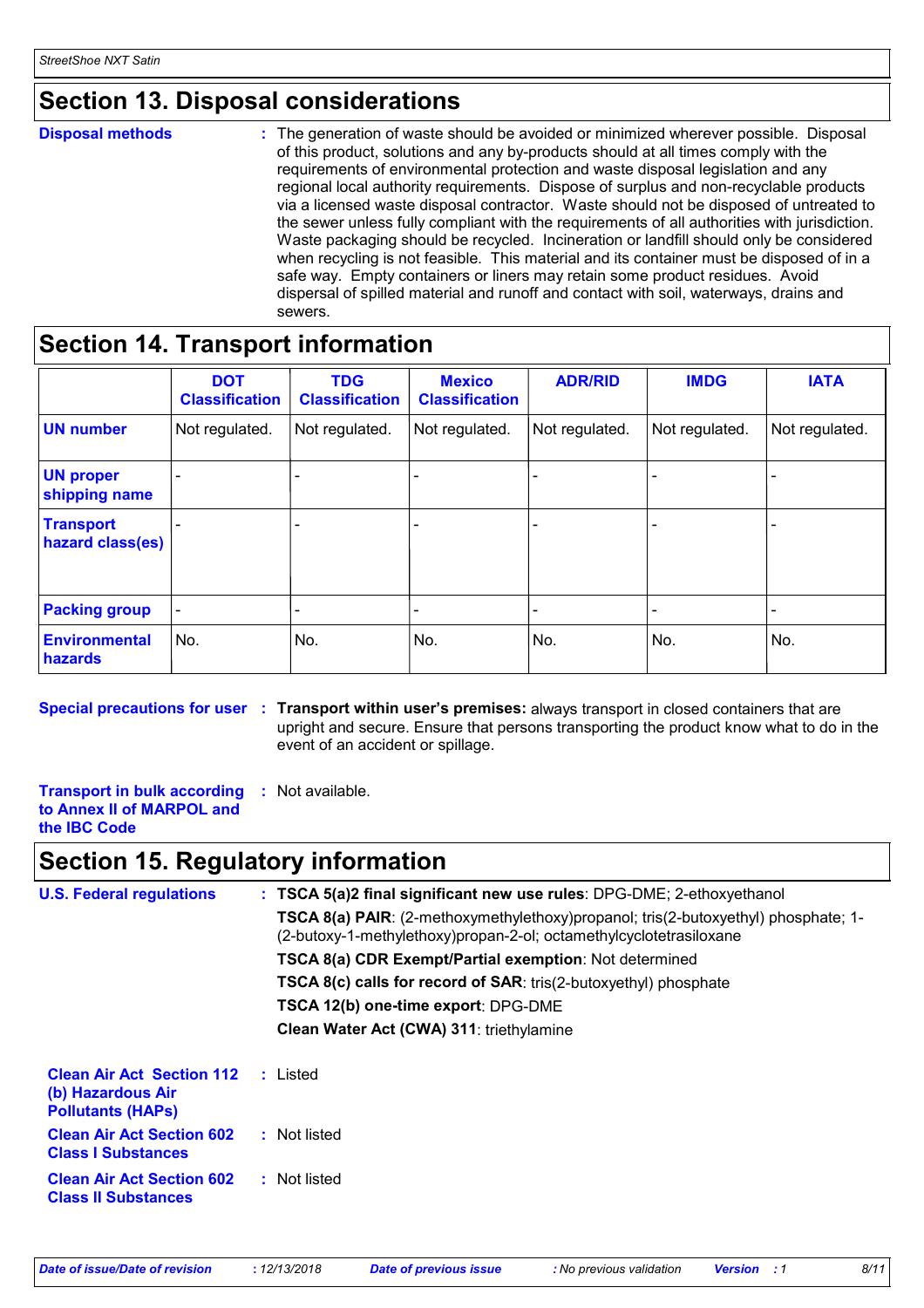### **Section 15. Regulatory information**

| <b>DEA List I Chemicals</b><br>(Precursor Chemicals)         | : Not listed      |                                                                                                                                      |  |
|--------------------------------------------------------------|-------------------|--------------------------------------------------------------------------------------------------------------------------------------|--|
| <b>DEA List II Chemicals</b><br><b>(Essential Chemicals)</b> | : Not listed      |                                                                                                                                      |  |
| <b>SARA 302/304</b>                                          |                   |                                                                                                                                      |  |
| <b>Composition/information on ingredients</b>                |                   |                                                                                                                                      |  |
| No products were found.                                      |                   |                                                                                                                                      |  |
| <b>SARA 304 RQ</b>                                           | : Not applicable. |                                                                                                                                      |  |
| <b>SARA 311/312</b>                                          |                   |                                                                                                                                      |  |
| <b>Classification</b>                                        | : Not applicable. |                                                                                                                                      |  |
| <b>Composition/information on ingredients</b>                |                   |                                                                                                                                      |  |
| <b>Name</b>                                                  | $\frac{9}{6}$     | <b>Classification</b>                                                                                                                |  |
| DPG-DME                                                      | ≤3                | FLAMMABLE LIQUIDS - Category 2<br><b>SKIN IRRITATION - Category 2</b><br>EYE IRRITATION - Category 2A<br>SPECIFIC TARGET ORGAN TOXIC |  |

|                               |      | <b>SKIN IRRITATION - Category 2</b>              |  |
|-------------------------------|------|--------------------------------------------------|--|
|                               |      | <b>EYE IRRITATION - Category 2A</b>              |  |
|                               |      | SPECIFIC TARGET ORGAN TOXICITY (SINGLE EXPOSURE) |  |
|                               |      | (Respiratory tract irritation) - Category 3      |  |
| tris(2-butoxyethyl) phosphate | ≤3   | <b>ACUTE TOXICITY (oral) - Category 4</b>        |  |
|                               |      | ACUTE TOXICITY (dermal) - Category 4             |  |
|                               |      | <b>SKIN IRRITATION - Category 2</b>              |  |
|                               |      | <b>EYE IRRITATION - Category 2A</b>              |  |
|                               |      | SPECIFIC TARGET ORGAN TOXICITY (SINGLE EXPOSURE) |  |
|                               |      | (Respiratory tract irritation) - Category 3      |  |
| (2-methoxymethylethoxy)       | ≤2.8 | <b>FLAMMABLE LIQUIDS - Category 4</b>            |  |
| propanol                      |      | <b>EYE IRRITATION - Category 2A</b>              |  |

#### **State regulations**

**Massachusetts :**

: The following components are listed: DIPROPYLENE GLYCOL METHYL ETHER

**New York :** None of the components are listed.

**New Jersey :** The following components are listed: DIPROPYLENE GLYCOL METHYL ETHER; (2-METHOXYMETHYLETHOXY) PROPANOL

#### **Pennsylvania :** The following components are listed: PROPANOL, (2-METHOXYMETHYLETHOXY)-

**California Prop. 65**

**A** WARNING: This product can expose you to chemicals including Ethylene glycol monoethyl ether, Ethylene Glycol, which are known to the State of California to cause birth defects or other reproductive harm. For more information go to www.P65Warnings.ca.gov.

| <b>Ingredient name</b>                                    | No significant risk<br><b>level</b> | <b>Maximum</b><br>acceptable dosage<br><b>level</b> |
|-----------------------------------------------------------|-------------------------------------|-----------------------------------------------------|
| Ethylene glycol monoethyl ether<br><b>Ethylene Glycol</b> |                                     | Yes.<br>Yes.                                        |

#### **International regulations**

**Chemical Weapon Convention List Schedules I, II & III Chemicals**

Not listed.

#### **Montreal Protocol (Annexes A, B, C, E)**

Not listed.

#### **Stockholm Convention on Persistent Organic Pollutants**

Not listed.

#### **Rotterdam Convention on Prior Informed Consent (PIC)**

Not listed.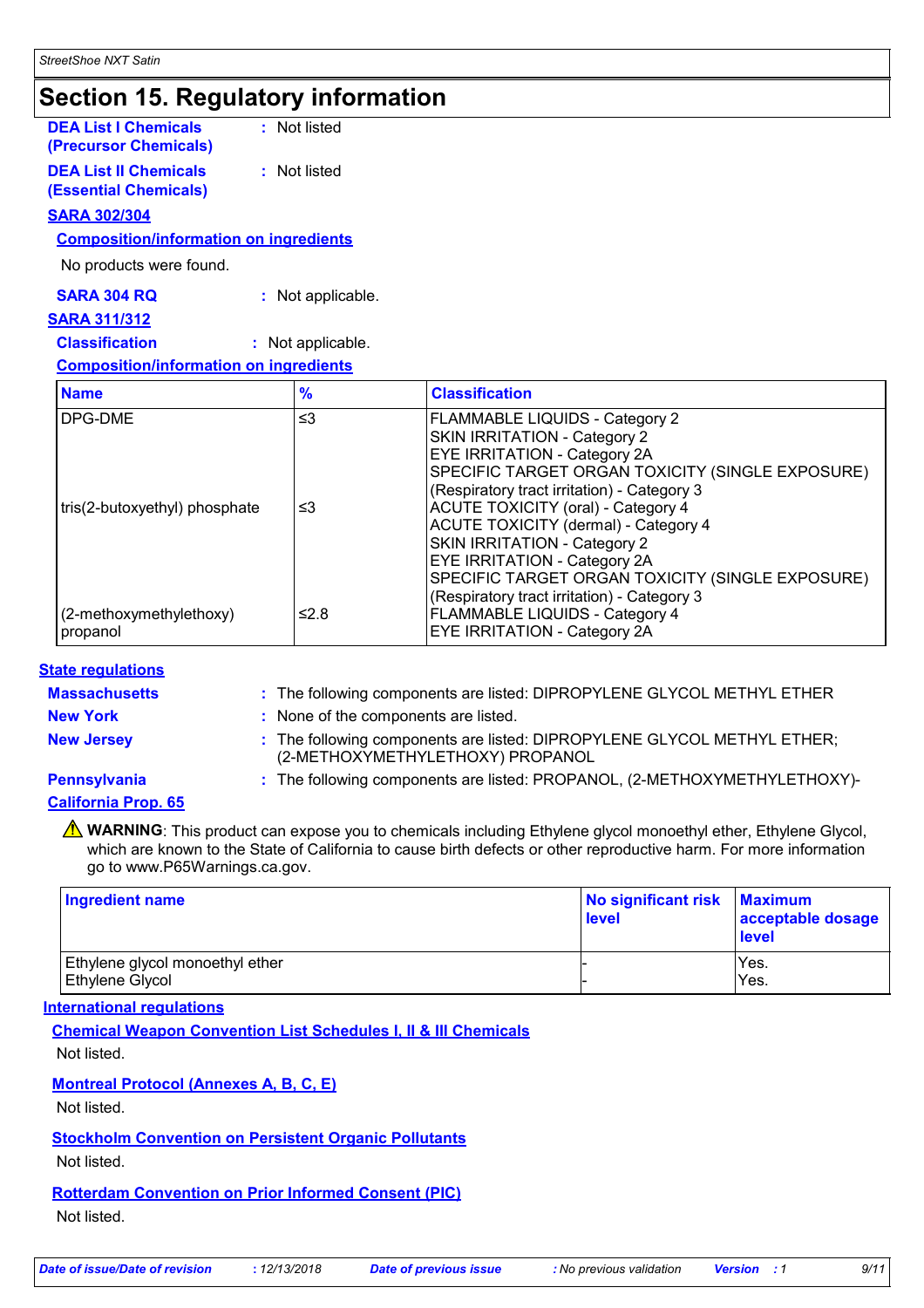# **Section 15. Regulatory information**

#### **UNECE Aarhus Protocol on POPs and Heavy Metals**

Not listed.

#### **Inventory list**

| <b>Australia</b>         | : Not determined.                                                                    |  |
|--------------------------|--------------------------------------------------------------------------------------|--|
| <b>Canada</b>            | : Not determined.                                                                    |  |
| <b>China</b>             | : Not determined.                                                                    |  |
| <b>Europe</b>            | : Not determined.                                                                    |  |
| <b>Japan</b>             | : Japan inventory (ENCS): Not determined.<br>Japan inventory (ISHL): Not determined. |  |
| <b>Malaysia</b>          | : Not determined.                                                                    |  |
| <b>New Zealand</b>       | : Not determined.                                                                    |  |
| <b>Philippines</b>       | : Not determined.                                                                    |  |
| <b>Republic of Korea</b> | : Not determined.                                                                    |  |
| <b>Taiwan</b>            | : Not determined.                                                                    |  |
| <b>Thailand</b>          | : Not determined.                                                                    |  |
| <b>Turkey</b>            | : Not determined.                                                                    |  |
| <b>United States</b>     | : Not determined.                                                                    |  |
| <b>Viet Nam</b>          | Not determined.                                                                      |  |

### **Section 16. Other information**

#### **Hazardous Material Information System (U.S.A.)**



**Caution: HMIS® ratings are based on a 0-4 rating scale, with 0 representing minimal hazards or risks, and 4 representing significant hazards or risks. Although HMIS® ratings and the associated label are not required on SDSs or products leaving a facility under 29 CFR 1910.1200, the preparer may choose to provide them. HMIS® ratings are to be used with a fully implemented HMIS® program. HMIS® is a registered trademark and service mark of the American Coatings Association, Inc.**

**The customer is responsible for determining the PPE code for this material. For more information on HMIS® Personal Protective Equipment (PPE) codes, consult the HMIS® Implementation Manual.**

#### **National Fire Protection Association (U.S.A.)**



**Reprinted with permission from NFPA 704-2001, Identification of the Hazards of Materials for Emergency Response Copyright ©1997, National Fire Protection Association, Quincy, MA 02269. This reprinted material is not the complete and official position of the National Fire Protection Association, on the referenced subject which is represented only by the standard in its entirety.**

**Copyright ©2001, National Fire Protection Association, Quincy, MA 02269. This warning system is intended to be interpreted and applied only by properly trained individuals to identify fire, health and reactivity hazards of chemicals. The user is referred to certain limited number of chemicals with recommended classifications in NFPA 49 and NFPA 325, which would be used as a guideline only. Whether the chemicals are classified by NFPA or not, anyone using the 704 systems to classify chemicals does so at their own risk.**

#### **Procedure used to derive the classification**

| <b>Classification</b>          |             |                        |                          | <b>Justification</b> |       |
|--------------------------------|-------------|------------------------|--------------------------|----------------------|-------|
| Not classified.                |             |                        |                          |                      |       |
| Date of issue/Date of revision | :12/13/2018 | Date of previous issue | : No previous validation | <b>Version</b> : 1   | 10/11 |